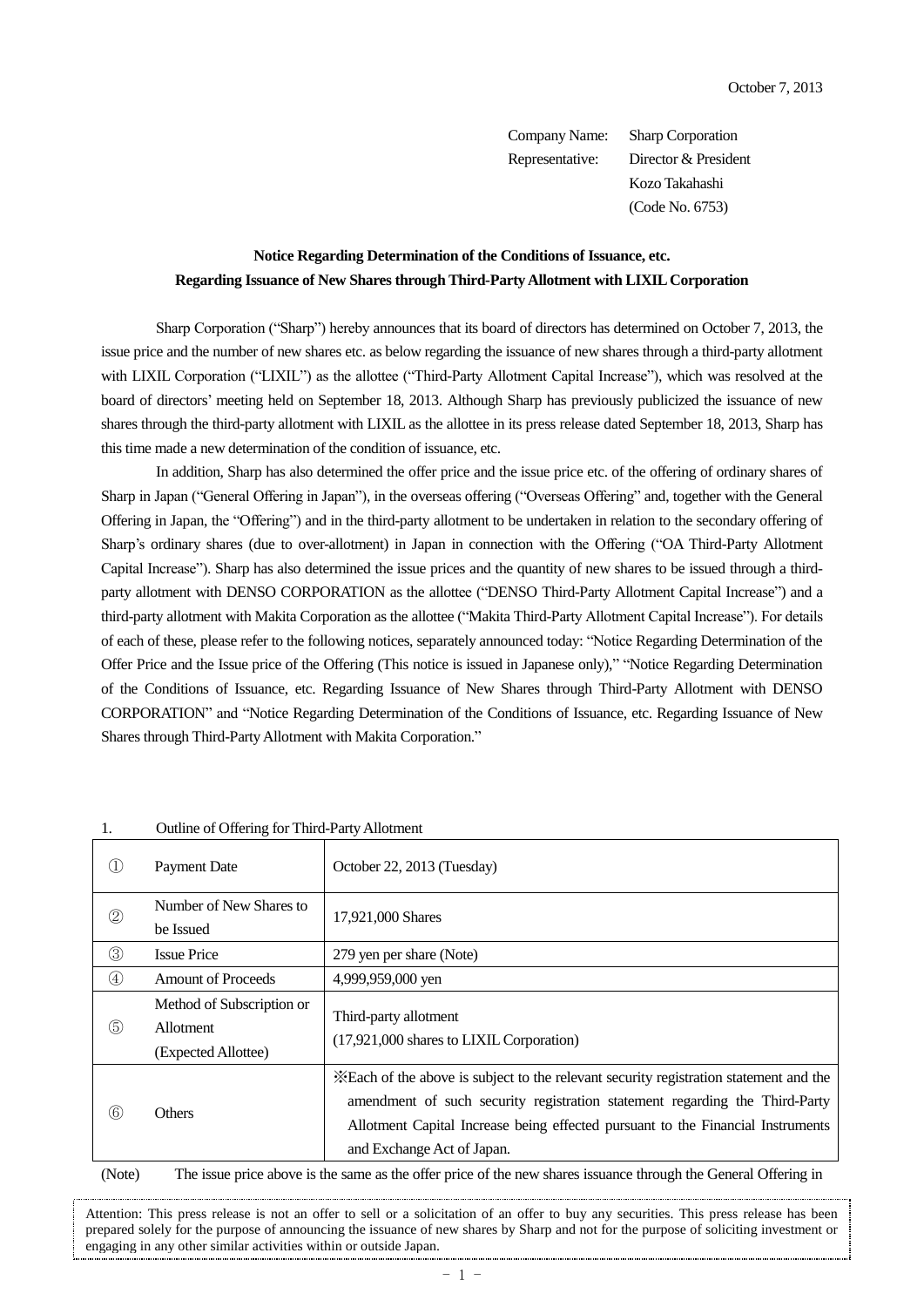#### Japan.

### 2. Amount of Proceeds to be Procured, Intended Use of Proceeds and Timing of Use as Intended

(1) Amount of Proceeds to be Procured

|             | <b>Total Amount of Proceeds</b>        | 4,999,959,000 yen |  |
|-------------|----------------------------------------|-------------------|--|
| 2           | Approximate Costs of<br><i>ssuance</i> | 33,000,000 yen    |  |
| $\circledS$ | <b>Approximate Net Proceeds</b>        | 4,966,959,000 yen |  |

(Note) 1. The approximate costs of issuance do not include consumption tax, and so on.

2. The major breakdown of the approximate costs of issuance is registration costs (approx. 18 million yen), legal advisers' fees (approx. 7 million yen), costs relating to stock exchange (approx. 5 million yen), and other costs (approx. 3 million yen).

### (2) Intended Use of Proceeds to be Procured and Timing of Use as Intended

The approximate net proceeds of 4,967 million yen set out above is planned to be used for the following. Until the allocation of proceeds for the following intended use, the proceeds shall be deposited in a bank etc.

| Intended Use of Proceeds                                                                                                                                                                         | <b>Amount</b>     | Timing of Use                          |
|--------------------------------------------------------------------------------------------------------------------------------------------------------------------------------------------------|-------------------|----------------------------------------|
|                                                                                                                                                                                                  |                   | as Intended                            |
| Investment in production equipment and development facilities for joint<br>development of new products merging home electrical appliance<br>technologies and construction materials technologies | 2,000 million yen | From October 2013<br>to September 2015 |
| Other expenses incurred for achieving joint development and production<br>of the developed products                                                                                              | 2,967 million yen | From October 2013<br>to September 2015 |

By merging the home electrical appliance technologies with construction materials technologies, Sharp and LIXIL will pursue the business alliance toward aiming to engage in joint planning and development of products and solutions according to the new needs of customers arising during the course of construction and reform of residences, and sell them in a wide range of sales channels. This is part of the new business initiatives in the area of smart home of priority business areas mentioned in the "Medium-Term Management Plan for Fiscal 2013 through 2015" that we published on May 14, 2013, and we think it will help in increasing the corporate value of LIXIL and Sharp and result in sustainable growth.

# 3. Rationale for the Determination of the Number of Shares to be Issued and the Degree of Dilution of Shares is Reasonable

The expected number of 17,921,000 ordinary shares of Sharp to be allotted to the expected allottee under the Third-Party Allotment Capital Increase ((Note) 1) is 1.57% (1.59% against the total voting rights of 1,125,054 ((Note) 2) of 1,140,819,887 shares. This number represents the total number of shares issued before third-party allotment capital increases and is obtained by deducting (a) 35,804,000 of Sharp's ordinary shares allotted to Samsung Electronics Japan Co., Ltd. pursuant to a third-party allotment with Samsung Electronics Japan Co. Ltd. ("Samsung Electronics Japan") as the allottee ("Samsung Electronics Japan Third-Party Allotment Capital Increase") on March 28, 2013 and (b) 11,868,000 of Sharp's ordinary shares allotted to Qualcomm pursuant to a third-party allotment with Qualcomm Incorporated ("Qualcomm") as the allottee ("Qualcomm Second Third-Party Allotment Capital Increase") from 1,188,491,887, the total number of Sharp's ordinary outstanding shares as of September 17, 2013.

The total number of Sharp's ordinary shares to be allotted pursuant to the Third-Party Allotment Capital Increase, the DENSO Third-Party Allotment Capital Increase, and the Makita Third-Party Allotment Capital Increase, combined with Sharp's ordinary shares issued pursuant to the Qualcomm Second Third-Party Allotment Capital Increase and the Samsung Electronics Japan Third-Party Allotment Capital Increase which were undertaken within the previous six months from the date of the initial board of directors resolution of September 18, 2013 is 110,395,000 shares, representing 9.68% of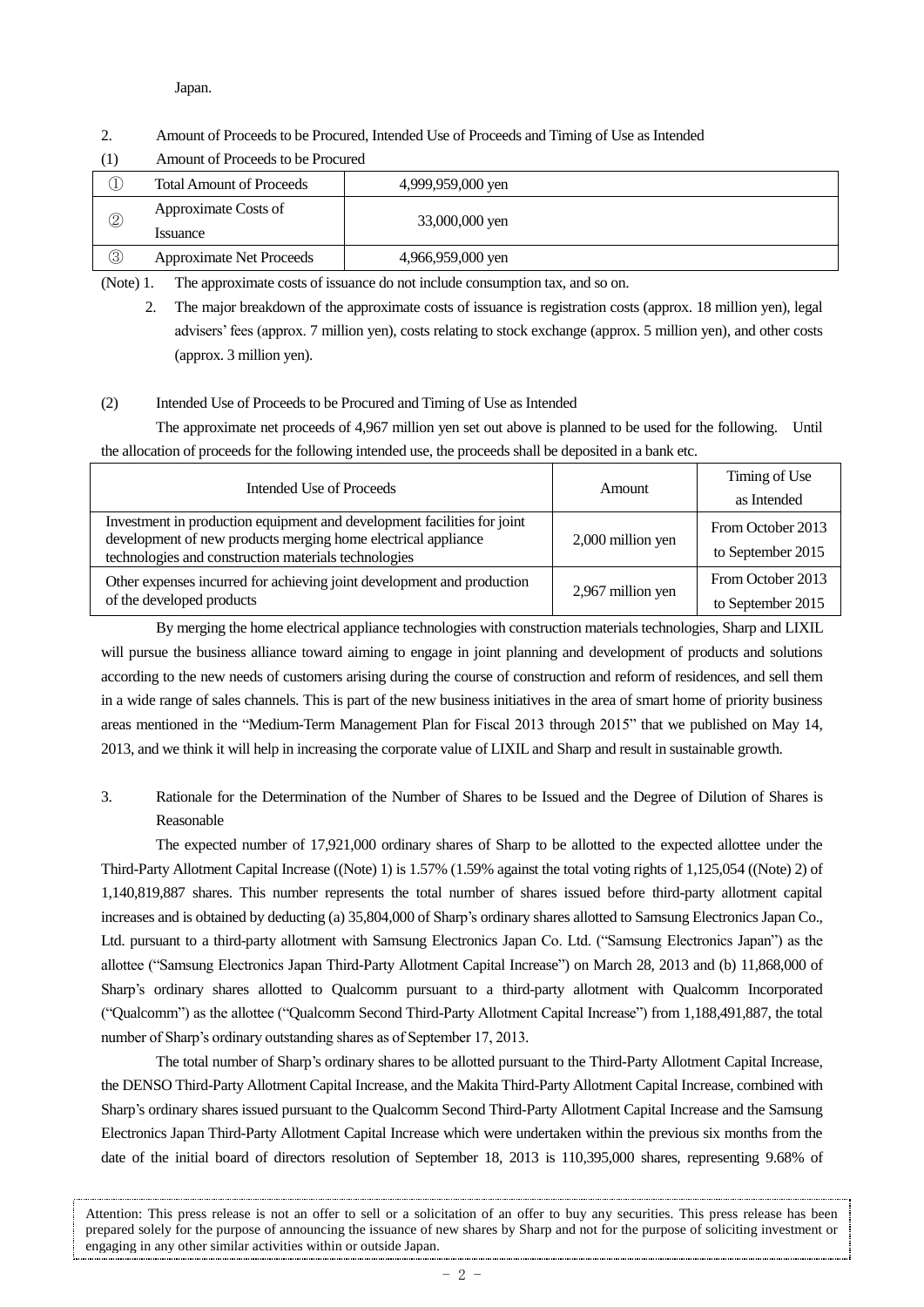1,140,819,887 shares, which is the total number of shares issued before any third-party allotment capital increase (9.81% against total voting rights of 1,125,054 ((Note 2)).

However, as mentioned in "2. Purpose of and Reason for the Offering for Third-Party Allotment" in the press release of September 18, 2013, titled "Notice Regarding the Capital and Business Alliance with LIXIL Corporation and Issuance of New Shares through Third-Party Allotment" and "2.(2) Intended Use of Proceeds" above, the proceeds from the Third-Party Allotment Capital Increase will be allocated to engage in joint planning and development of products and solutions according to the new needs of customers arising during the course of construction and reform of residences, and sell them in a wide range of sales channels, by merging the home electrical appliance technologies and construction materials technologies each of which is owned by Sharp and LIXIL respectively; furthermore, this collaboration will increase Sharp's corporate value and help sustainable growth. Therefore, Sharp has determined that the number of shares to be issued and the degree of dilution of shares by the Third-Party Capital Allotment Increase, and the total number of shares to be issued and the degree of dilution of shares by the Third-Party Capital Allotment Increase, the DENSO Third-Party Allotment Capital Increase, the Makita Third-Party Allotment Capital Increase, the Qualcomm Second Third-Party Allotment Capital Increase and the Samsung Electronics Japan Third-Party Allotment Capital Increase, are reasonable.

- (Note) 1. Sharp has resolved this at the board of directors'meeting held on October 7, 2013, as prescribed in Article 199, paragraph 1 of the Companies Act.
	- 2. The total number of shares with voting rights is calculated by deducting from the total of 1,188,491,887 issued shares, 5,291,887 shares in the form of fractional shares in the shareholders' register as of March 31, 2013; 10,399,000 treasury shares (excluding fractional shares); 75,000 mutually held shares; 35,804,000 ordinary shares that Sharp issued to Samsung Electronics Japan Co., Ltd. pursuant to the Samsung Electronics Japan Third-Party Allotment Capital Increase; and 11,868,000 ordinary shares that Sharp issued to Qualcomm pursuant to the Qualcomm Second Third-Party Allotment Capital Increase.

| Before Offering (as of August 31, 2013)  |       | After Offering                           |       |
|------------------------------------------|-------|------------------------------------------|-------|
| Nippon Life Insurance Company            | 4.68% | Nippon Life Insurance Company            | 3.27% |
| Meiji Yasuda Life Insurance Company      | 3.85% | Meiji Yasuda Life Insurance Company      | 2.69% |
| Qualcomm Incorporated                    | 3.53% | Qualcomm Incorporated                    | 2.47% |
| Mizuho Bank, Ltd.                        | 3.53% | Mizuho Bank, Ltd.                        | 2.46% |
| The Bank of Tokyo-Mitsubishi UFJ, Ltd.   | 3.51% | The Bank of Tokyo-Mitsubishi UFJ, Ltd.   | 2.45% |
| Samsung Electronics Japan Co., Ltd.      | 3.01% | Makita Corporation                       | 2.11% |
| Mitsui Sumitomo Insurance Co., Ltd.      | 2.58% | Samsung Electronics Japan Co., Ltd.      | 2.10% |
| <b>SHARP</b> Employee Share-Holding      | 2.17% | Mitsui Sumitomo Insurance Co., Ltd.      | 1.80% |
| Association                              |       |                                          |       |
| Japan Trustee Services Bank, Ltd. (Trust | 1.92% | <b>SHARP</b> Employee Share-Holding      | 1.52% |
| Account)                                 |       | Association                              |       |
| Sompo Japan Insurance Inc.               | 1.81% | Japan Trustee Services Bank, Ltd. (Trust | 1.34% |
|                                          |       | Account)                                 |       |

4. Major Shareholders and Their Shareholding Ratio after the Offering

(Note) 1. On July 1, 2013, the former Mizuho Corporate Bank and the former Mizuho Bank, Ltd. merged. The former Mizuho Corporate Bank, Ltd., which is the surviving company, was renamed "Mizuho Bank, Ltd." Furthermore, in the register of shareholders as of March 31, 2013, because no share is held in the former Mizuho Bank, Ltd., in the ratio of shareholding of Mizuho Bank, Ltd. before and after the offering, the number of shares held by the former Mizuho Corporate Bank in the shareholders'register has been used as a reference for calculation.